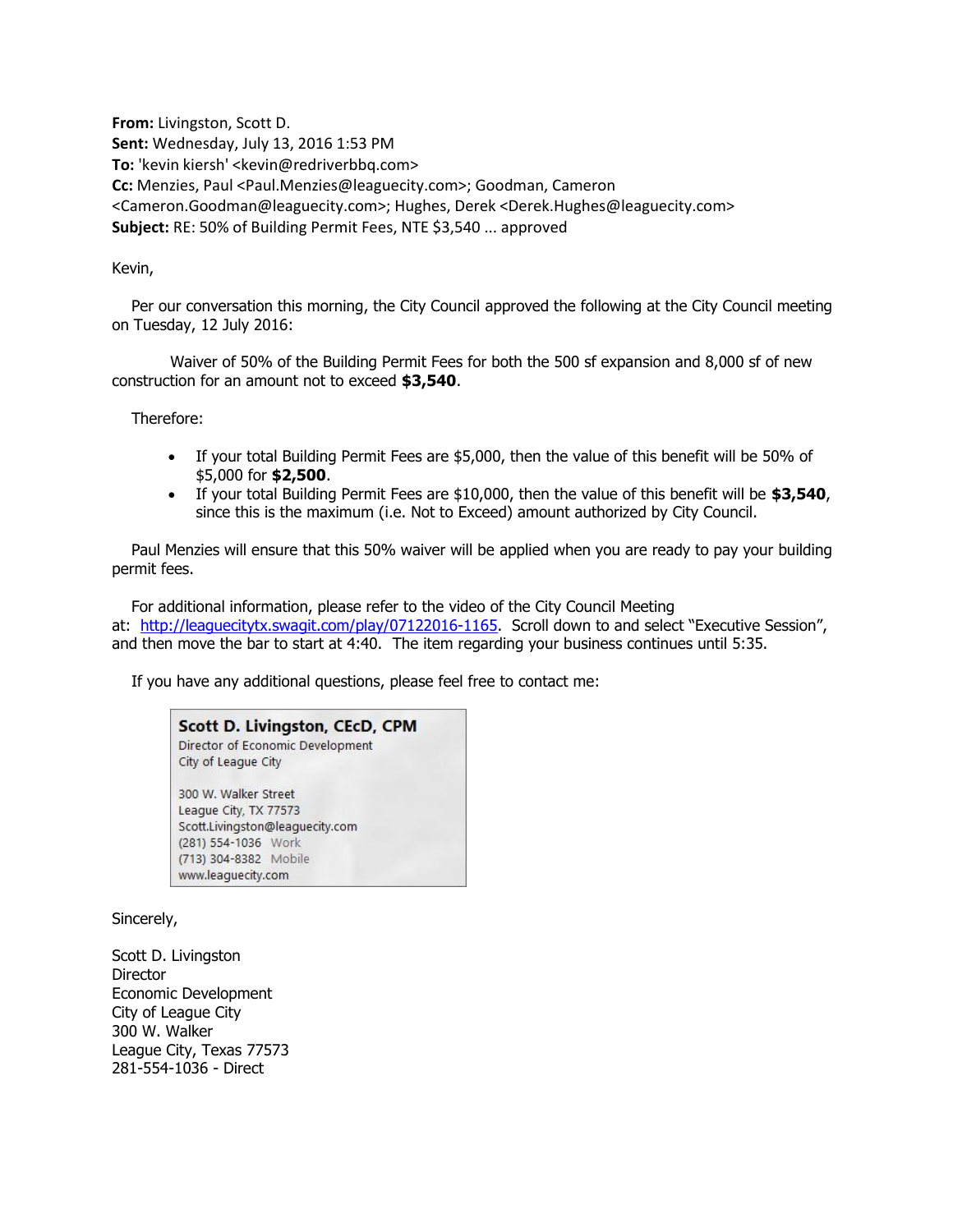

## CONFIDENTIALITY STATEMENT

This message and all attachments are confidential and may be protected by the attorney-client and other privileges. If you are not the intended recipient, you are hereby notified that any review, use, dissemination, forwarding, printing, copying, disclosure or distribution of this communication is strictly prohibited and may be unlawful. If you believe this message has been sent to you in error, please notify the sender by replying to this transmission or by calling the City of League City at 281-554-1000, and destroy all copies of the original message. Unless expressly stated in this e-mail, nothing in this message shall be construed as a digital or electronic signature. Thank you for your cooperation.